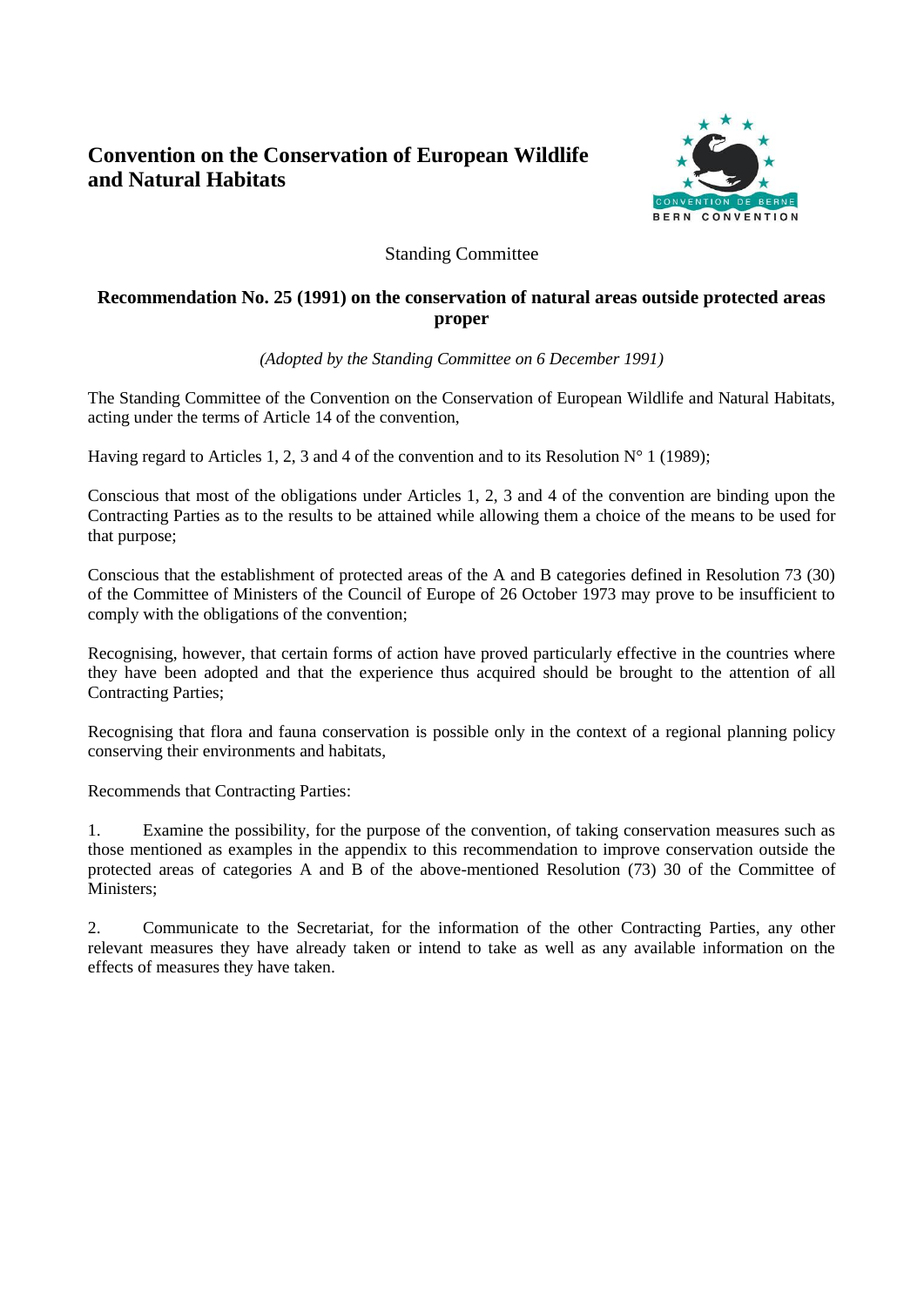Appendix

# **Examples of conservation measures**<sup>1</sup>

# **I.** *General measures for promoting ecological management of the environment as a whole*

1. Submit all projects, plans, programmes and measures with an impact on the natural and semi-natural environment to an examination of environmental compatibility with a view to protecting nature and landscapes and conserving them intact in cases where there is an overriding general interest in doing so.

2. Take care to use agricultural land and forests in a sustainable way by making maximum possible use of natural production capacities and by reducing inputs.

3. Encourage the use of environment-friendly technologies when carrying out technical operations in the natural or semi-natural environment, and replace large-scale single operations by regular maintenance measures which are more evenly distributed in time and space. If it is impossible to avoid affecting natural or semi-natural environments which are worth protecting, ensure that mitigation measures are taken to minimise as much as possible the negative effects of the operations, to restore, or failing this, to replace them by adequate compensation.

# **II.** *Areas of special conservation interest*

1. Draw up a detailed inventory of areas of special conservation interest as defined in paragraph 1 of the Standing Committee's Recommendation N° 16 (1989) and ensuring the conservation and management of those areas, when it is not possible or appropriate to include them in protected areas of categories A and B, by taking, in particular, the following measures:

*a*. including those areas in land-use planning zones which enjoy a high level of protection;

*b*. requiring that any development or activity liable to have an adverse ecological impact on those areas be subject to the authorisation, consultation, or agreement of the nature conservation authorities;

*c*. requiring that any request for permission submitted in accordance with paragraph *b* above be accompanied by an environmental impact assessment or equivalent assessment making it possible to determine the precise effects of the proposed development or activity on the ecological characteristics which warranted the inclusion of those areas in the inventory;

*d*. advising government agencies against carrying out, authorising or subsiding developments or activities which are shown by the environmental impact assessment or equivalent assessment adversely to affect significantly those ecological characteristics;

*e*. granting exceptions to these provisions only under the conditions specified in Article 9 of the convention and in Recommendation  $N^{\circ}$  15 (1989) of the Standing Committee;

*f*. taking the necessary measures to ensure that laws and regulations laying down obligations with regard to drainage, use of phytosanitary products, dredging of watercourses, consolidation of land-holdings or other activities liable to harm the natural environment are not compulsorily applicable to areas appearing in the inventory.

2. Facilitate the acquisition and management of areas of special conservation interest by the state or other public bodies in particular by taking the following measures:

*a*. Acquisition:

1

<sup>&</sup>lt;sup>1</sup> These examples have been taken from Document T-PVS (90) 52 on "The conservation of natural habitats outside protected areas proper – A juridical analysis", Cyrille de Klemm, 1990.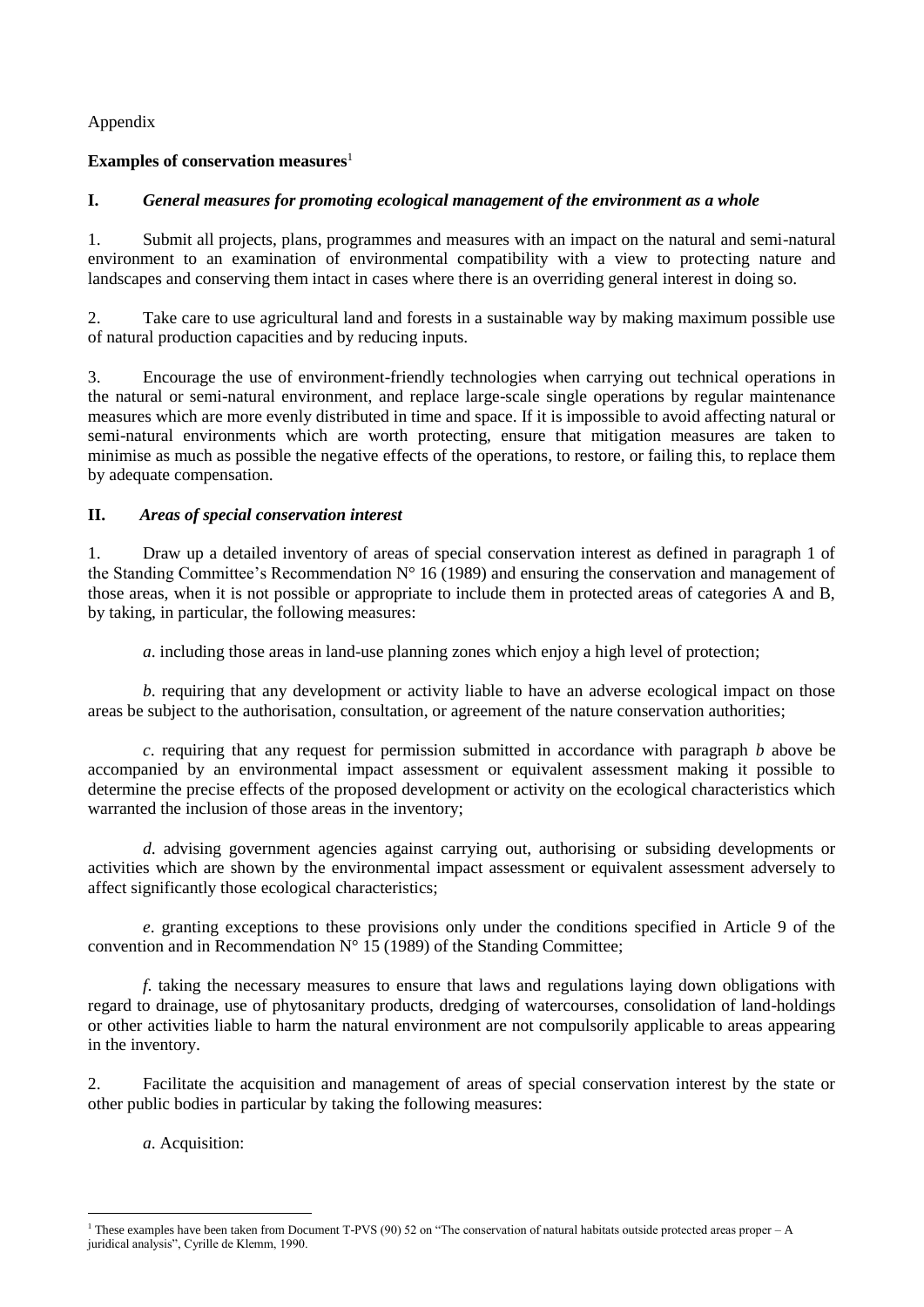- i. establishing a right of pre-emption for the state or other public bodies in respect of land included in the said areas;
- ii. authorising land forming part of those areas to be transferred to the state in lieu of inheritance tax;
- iii. introducing incentives to encourage gifts and bequests of land included in those areas to the state or to other public bodies, such as tax concessions, the payment of an annuity to donors until their deaths or authorising donors to stay on until their death, as usufructuaries;

### *b*. *Management*:

- i. when a government agency is not in a position to manage land it owns or is responsible for within an area of special interest, arranging for the land to be managed by another government agency or a private person;
- ii. authorising the conclusion of long-term management contracts between the government agency that owns or is responsible for the land and a public body or private person;
- iii. authorising the nature conservation agency to conclude co-operative agreements with the public body owning or responsible for the land, for the purpose of managing the land concerned.

3. Facilitate the acquisition, conservation and management of areas of special conservation interest by private persons, in particular by taking the following measures:

### *a. Acquisition*:

granting subsidies, loans and tax concessions to private nature conservation organisations for the acquisition of land uncluded in such areas;

### *b. Conservation*:

- i. setting up voluntary reserves approved by a government agency and enjoying as such the same level of protection as reserves set up by government agencies themselves;
- ii. authorising the imposition by contract of land use restrictions which may be binding upon successors in title;
- iii. granting tax concessions to owners or occupiers who comply with these restrictions. It should be possible to apply the concessions to property tax and inheritance tax. In the latter case, it should be possible to grant concessions to heirs who undertake to conserve and manage the areas concerned according to a management plan drawn up by the conservation authorities. In the event of failure to observe the conditions in this plan, inheritance tax would immediately become due;
- iv. providing the state with the necessary legal powers to introduce immediate controls prohibiting all potentially harmful activities in the event of a threat to the integrity of an area of special interest and, where necessary, to expropriate the land in question;

### *c*. Management:

- i. setting up a system of management agreements, where such a system does not already exist, between the state or another public body on the one hand, and the owners of land included in areas of special interest on the other, whereby the latter undertake to perform or refrain from certain actions in return for fair remuneration and other possible benefits such as tax concessions;
- ii. eliminating legal obstacles liable to hamper the conservation of land within areas of special interest, particularly rules prohibiting the owner from including in a farm lease clauses that limit the tenant farmer's freedom, for example with regard to the removal of banks and hedges or the ploughing up of meadowland.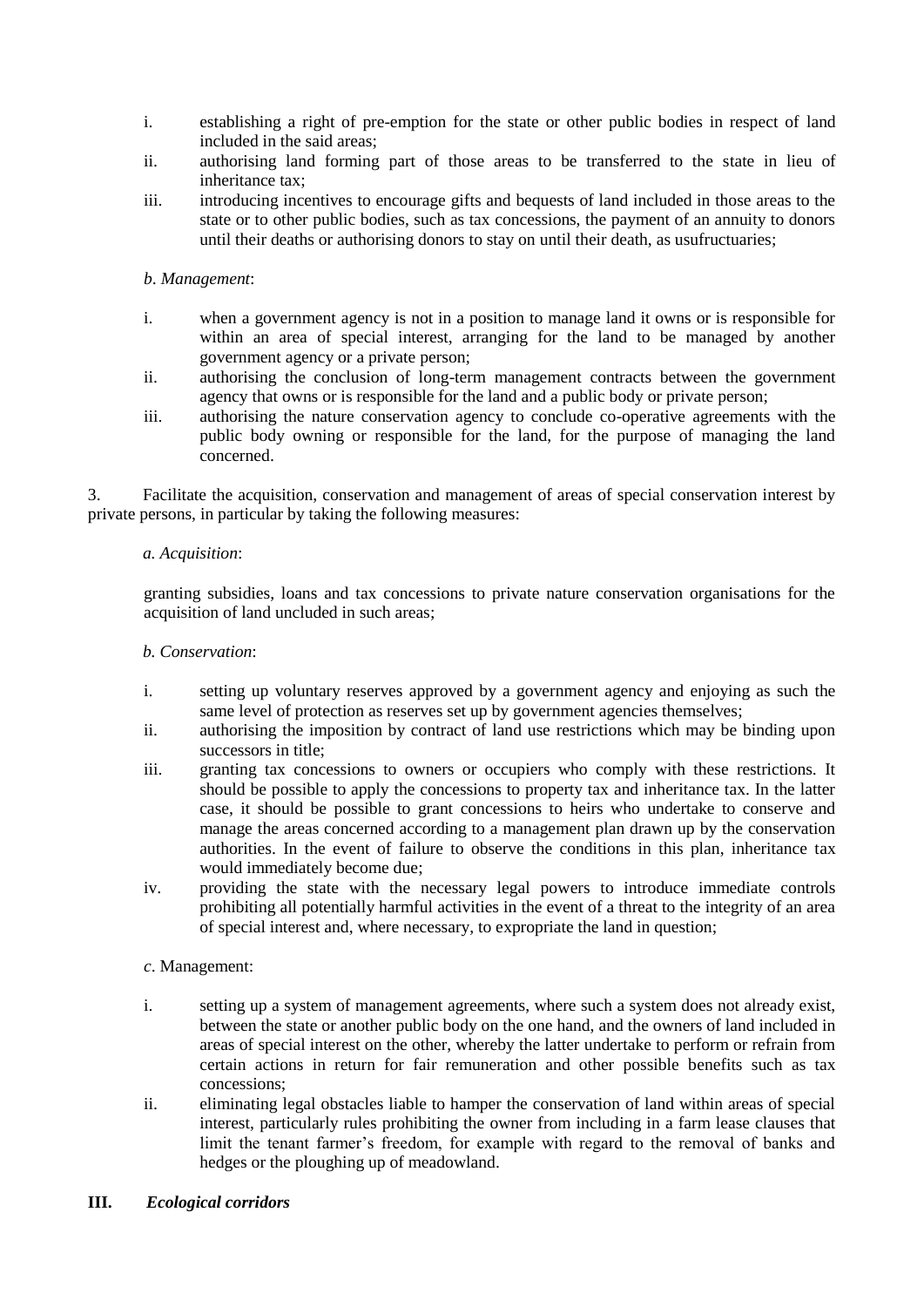Encourage the conservation and, where necessary, the restoration of ecological corridors in particular by taking the following measures:

### *1. Rights of way of roads, railways and high-voltage lines*

Authorising agreements between nature conservation authorities and government or other public bodies owning or responsible for such areas with a view to maintaining natural plant cover and preserving the sites of rare or endangered plant species, prohibiting or limiting the use of phytosanitary products and of fire in those areas, as well as restricting the use of machinery to the strict minimum necessary for safety reasons.

Taking measures to restore or to compensate for the loss of ecological corridors caused by the building of new roads and other constructions that prevent animals from migrating or interchanging. In these cases, the responsible authority has to safeguard such crossing routes, for example, by building special tunnels for otters and badgers, by building so-called cerviducts for deer, by closing roads during the spring migrational period for amphibians, or by any other appropriate measures.

### *2. Watercourses*

Maintaining certain watercourses or parts thereof in their natural state, and where necessary restoring them, by prohibiting the building of dams, any straightening or canalisation work and the extraction of materials from their beds, and by maintaining or restoring vegetation along their banks. Ensuring that dredging operations, when they prove essential, do not harm the integrity of the aquatic ecosystem or of the banks.

On other watercourses, limiting canalisation and straightening work to whatever is absolutely essential, providing fish passes across dams, maintaining a minimum flow in low-water periods as far as possible, limiting extraction of materials from the bed and maintaining vegetation along the banks.

### **IV.** *Habitat types*

1. Ensure the conservation of endangered habitat types such as wetlands, heathlands and dry grasslands by requiring that all projects liable to cause their deterioration or destruction be subject to the permission (or agreement) of the authority responsible for nature conservation.

2. Subject permission, once it has been granted, to an obligation, where appropriate, to take suitable compensation measures.

3. Set up a system of management agreements, together with financial incentives, to provide for the management of certain habitat types, whether or not they are protected.

### **V.** *Landscape features*

Encourage the conservation of landscape features such as streams, ponds, small woods, individual trees, hedges and natural grassland, in particular by taking the following measures:

1. drawing up in each municipality an inventory of landscape features which should be preserved;

2. taking these features into account in the preparation or revision of land-use plans by including them in zones enjoying a high level of protection;

3. setting up a system of management agreements for the preservation and, where appropriate, the management of the landscape feature thus protected;

4. for each agricultural production unit, establishing, in agreement with the farmer, a conservation plan comprising:

*a*. an ecological analysis of the unit;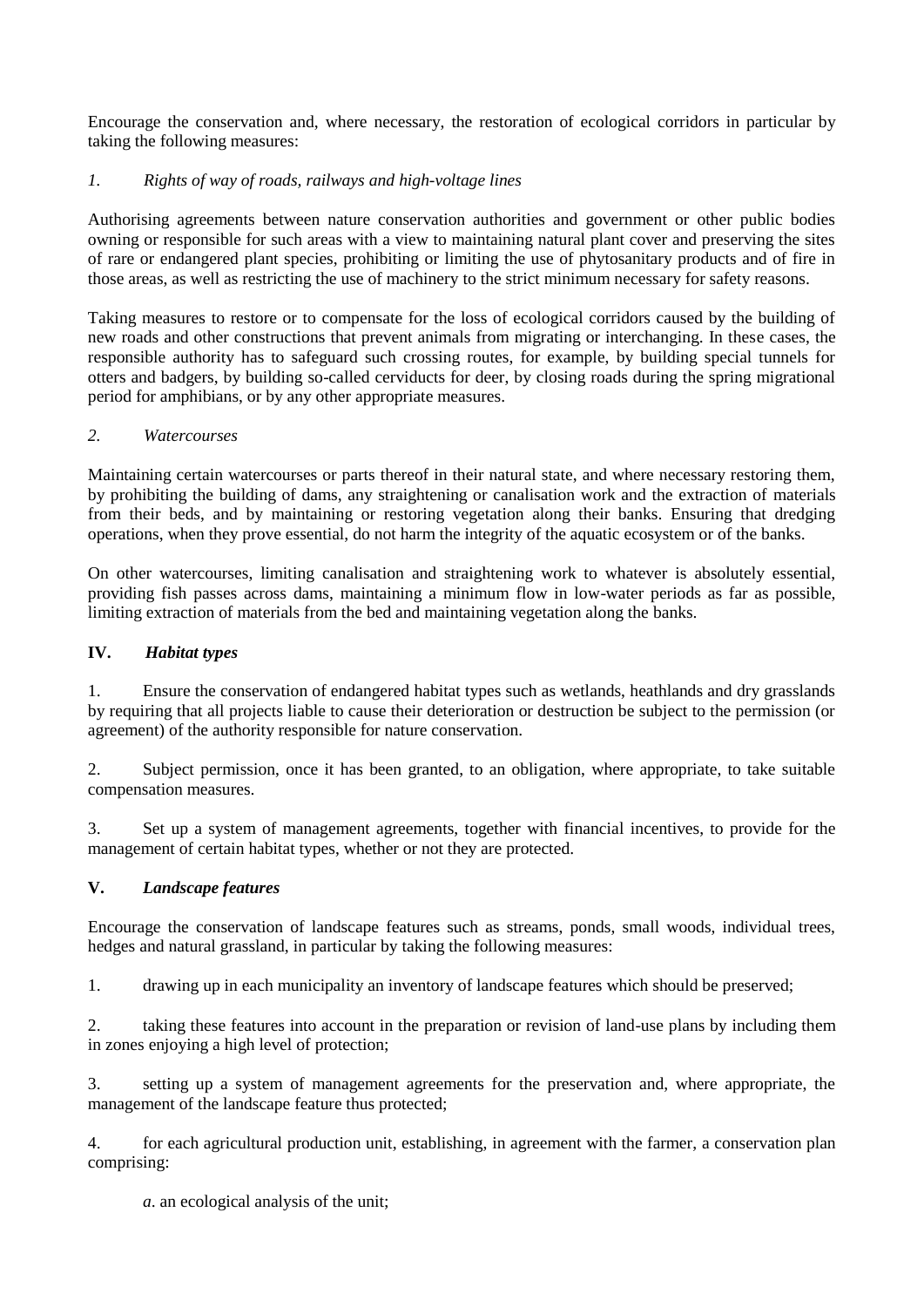*b*. a map of landscape features and natural areas to be conserved and, where necessary, restored or reconstituted;

*c*. practicable and advisable « extensification » methods;

*d*. setting aside certain plots of land, where appropriate, selected on the basis of an ecological study;

*e*. a management agreement specifying the results to be achieved, the means needed to achieve them and the amounts to be paid to the farmer by way of compensation or remuneration for services rendered.

#### **VI.** *Ecologically sensitive areas*

Set up special regimes applicable to certain areas requiring specific measures on account of their ecological vulnerability and the various kinds of pressure to which they are exposed, including, in particular, the following measures:

#### *1. Coastlines and adjacent marine areas*

*a*. setting up legal regime for natural areas in the public maritime domain which takes account of the need to preserve the natural habitats comprising them and which regulates activities liable to affect them adversely;

*b*. instituting binding land-use plans for marine areas which are of special ecological interest or require special protective measures on account of their vulnerability;

*c*. adopting special planning regulations prohibiting or limiting new development, especially the building of roads, on the coastline;

*d*. protecting landscape features and habitats characteristic of coastal ecosystems, such as dunes, beaches, cliffs, wetlands, salt marshes and woodlands, by including them in land-use planning zones enjoying the highest level of protection;

*e*. as far as possible, eliminating the difficulties due to the division of powers between different government agencies on either side of the upper limit of the public maritime domain by setting up a coordinating mechanism allowing for the management of the coastline and the adjacent marine areas, particularly protected ones, as a single unit.

#### 2. *Mountains*

*a*. providing for financial means of encouragement along with management agreements to maintain the rural mountain population, while promoting farming methods respectful of natural habitats and the balance of nature ; adjusting aid arrangements for stockbreeding in mountain areas to the carrying capacity of the pastureland;

*b*. designating areas where the building of roads, except access tracks to pastures and forests, and the construction of buildings and other structures are prohibited;

*c*. including in land-use planning zones enjoying the highest level of protection the landscape features and habitats typical of mountain ecosystems, such as glaciers, névés, moraines, rock faces, scree, high-altitude lakes, torrents, peat bogs and dry grasslands;

*d*. regulating off-piste skiing, the spreading of artificial snow, the use of cross-country vehicles and any other activities liable to harm mountain ecosystems.

#### 3. *Flood plains*

*a*. maintaining and, where possible, restoring the natural cycle of flooding in flood plains;